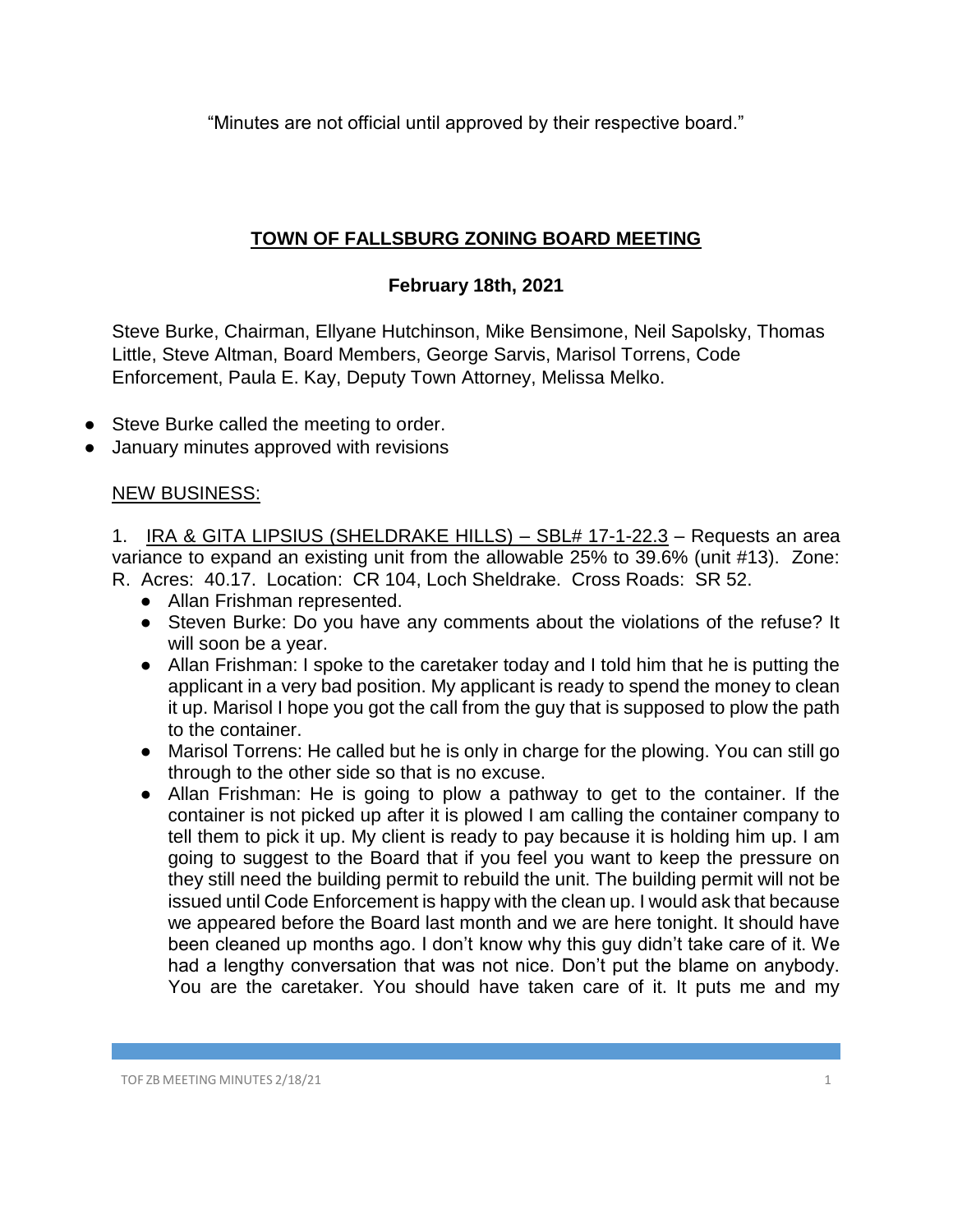applicant behind the 8 ball. I am hoping the Board will let us move ahead with no permit until it is cleaned up. They need a unit before the summer.

- Steven Burke: The Board agreed to hear you. Then we are going to open it to the public. Then we are done and we are not going to vote on this until this is resolved. That is what the members agreed upon. We are waiting for you to present your case.
- Allan Frishman: So basically no decision tonight and I have to wait the month out?
- Paula E Kay: If your client doesn't clean it up next month they probably won't act again. They can't keep it open forever. Based on what the Board has been saying your client has to clean it up.
- Allan Frishman: Unfortunately I can't remember. I think it was about 2 weeks ago Marisol contacted me and we had a mutual conversation with this guy that is the caretaker. I said you have to get this cleaned up. He said he would take care of it. I wish I had known a few days earlier or I would have taken care of it personally. I would have paid to have it plowed. I am a little disappointed that we can't move ahead with the decision tonight.
- Marisol Torrens: Aside from picking up the roll off there is still debris on the floor. They have to take the roll off and empty it. Drop it again. Fill it up with the rest of the construction debris on the ground and then ship it back out.
- Allan Frishman: I don't disagree there might be more stuff on the ground. It is a lot harder to get it in the snow. It is nobody's problem but Sheldrake Hills. I understand. I would ask the Board to please consider if the variance is received in an acceptable manner tonight to allow it to move ahead without waiting another month. If he doesn't do it I am going to take care of it.
- Paula E Kay: The Board can't make any decisions before the night of the meeting. I don't think it comes as a surprise that an existing violation would be something that this Board would very concerned about. I think what is best to do is discuss the application so the public hearing can happen. I am sure your client will do the right thing and take care of the issue.
- Allan Frishman: I think the right thing is to fire the caretaker but I am not in control.
- Steven Burke: You can present your case and we will open it to the public then we will hopefully see you in 30 days.
- Allan Frishman: You will. With a clean slate.
- Steven Burke: Okay. So you are on.
- Allan Frishman: We were in front of the Board last month with a pretty large percentage of increase which was 83%. That was including that attached porch with the roof over it. I always try to explain to my clients a deck has no roof. It has a different category than a porch. She said take the porch off it we have to. We did that at the meeting. That reduced the coverage to about 48% and the Board was still unhappy with that amount. The client had their architect put something together and when I reviewed it I said it is not going to work because they created dead space. I threw something together for the applicant and they said it will work. They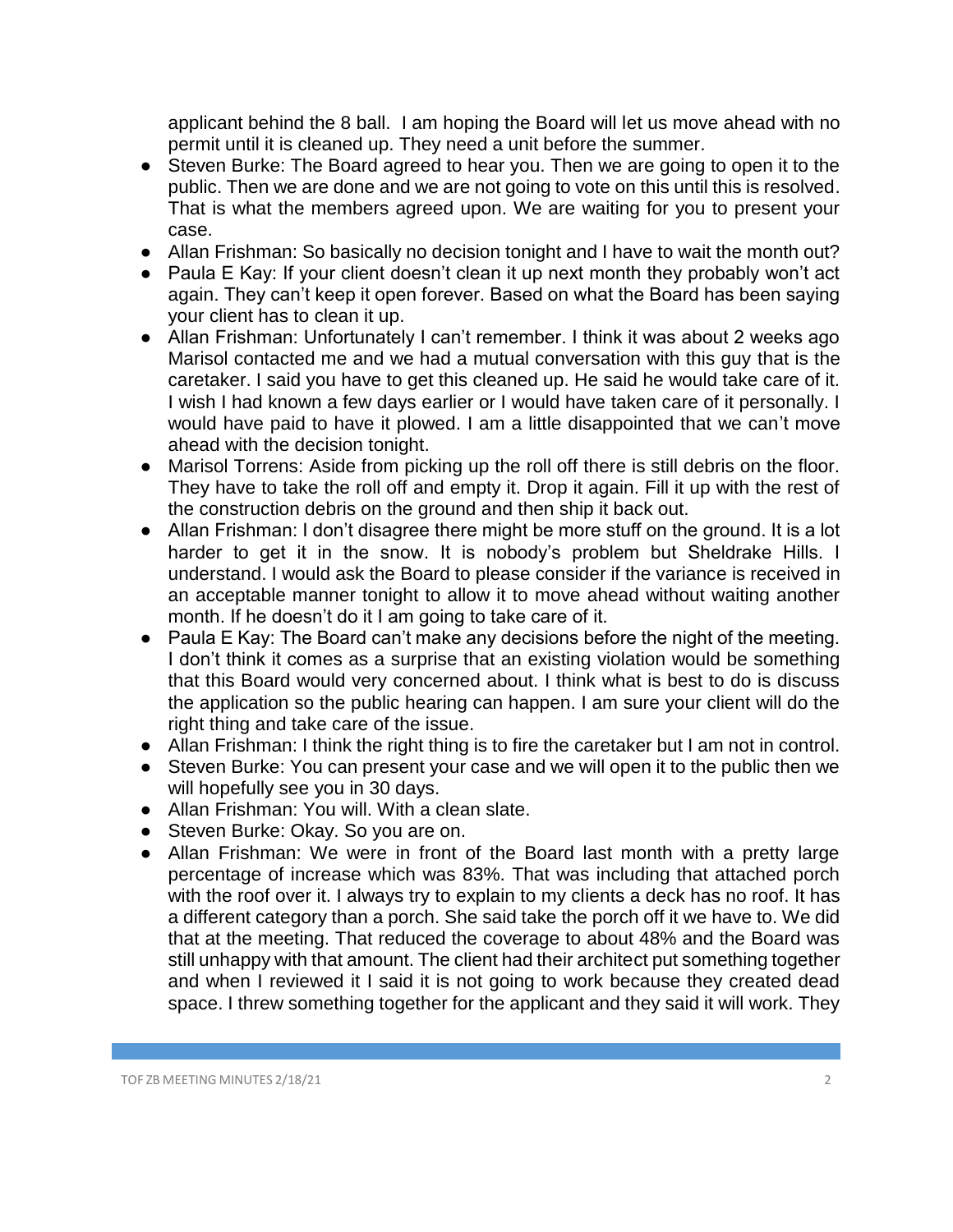lessened the number of bedrooms. We reduced it now to 39.6%. I know it is line with an application I had presented at the end of the summer w which was about 39.5. I know there were other applications in and around that percentage. Hopefully you'll accept that amount and approve it next month. You can close the public hearing tonight correct?

- Steven Burke: We can.
- Allan Frishman: Okay so the only thing next month would be the decision. And a presentation if you need it again.
- Steven Burke: I am okay with that. Anybody have any questions? We know there are violations. Anybody from the public like to speak on this matter?
- Paula E Kay: You will need to turn your camera on so we know you want to be heard.
- Steven Burke: Okay we will see you next month if your client decides to take care of what was supposed to be taken care of months ago.
- Allan Frishman: I am assuming there is no negative feedback that was from last month.
- Paula E Kay: They are not discussing the application tonight.

2. ABRAHAM MIZRAHI – SBL# 29-1-20 - Requests an area variance to construct a single family house on a vacant lot that is not 3 acres in size as required by the bulk table for REC zone. Zone: REC. Acres: .84. Location: Dairyland Rd., Woodridge. Cross Roads: East Pond Rd.

● Applicant did not appear

3. FORMAGGIO CHEESE – SBL# 11-1-22 – Requests an area variance to reduce the required 75 foot front yard set back to 6.5 feet to construct a 50 x 124 addition to the existing building. Zone: I. Acres: 5.8. Location: 250 Hilldale Rd., Loch Sheldrake. Cross Roads: SR 52.

- Mike Reilly and Chris Lockey represented
- Mike Reilly: This is just down from 52 on Hilldale Road right adjacent to Hilldale Pond. There is an existing 37,000 square foot facility that makes cheese and cheese related products. What they are looking to do is put an addition on the south side of the building. 6,200 square feet. 50 by 124. The issue we have here is Hilldale Road is a county road. There are county takings the county took who knows when back during the construction. We are awfully close to those taking lines according to our surveyor. As of right now we are currently as close as 11.8 feet from the taking line. Our expansion would be 6 and a half feet from the county taking line. There is some dispute over where this line lays. The county DPW claims it is further west from the building. They think we are not encroaching on their line as much as we show here. They think the corner I have shown at the southwest on their information they show that as far away as 44 or 45 feet. Our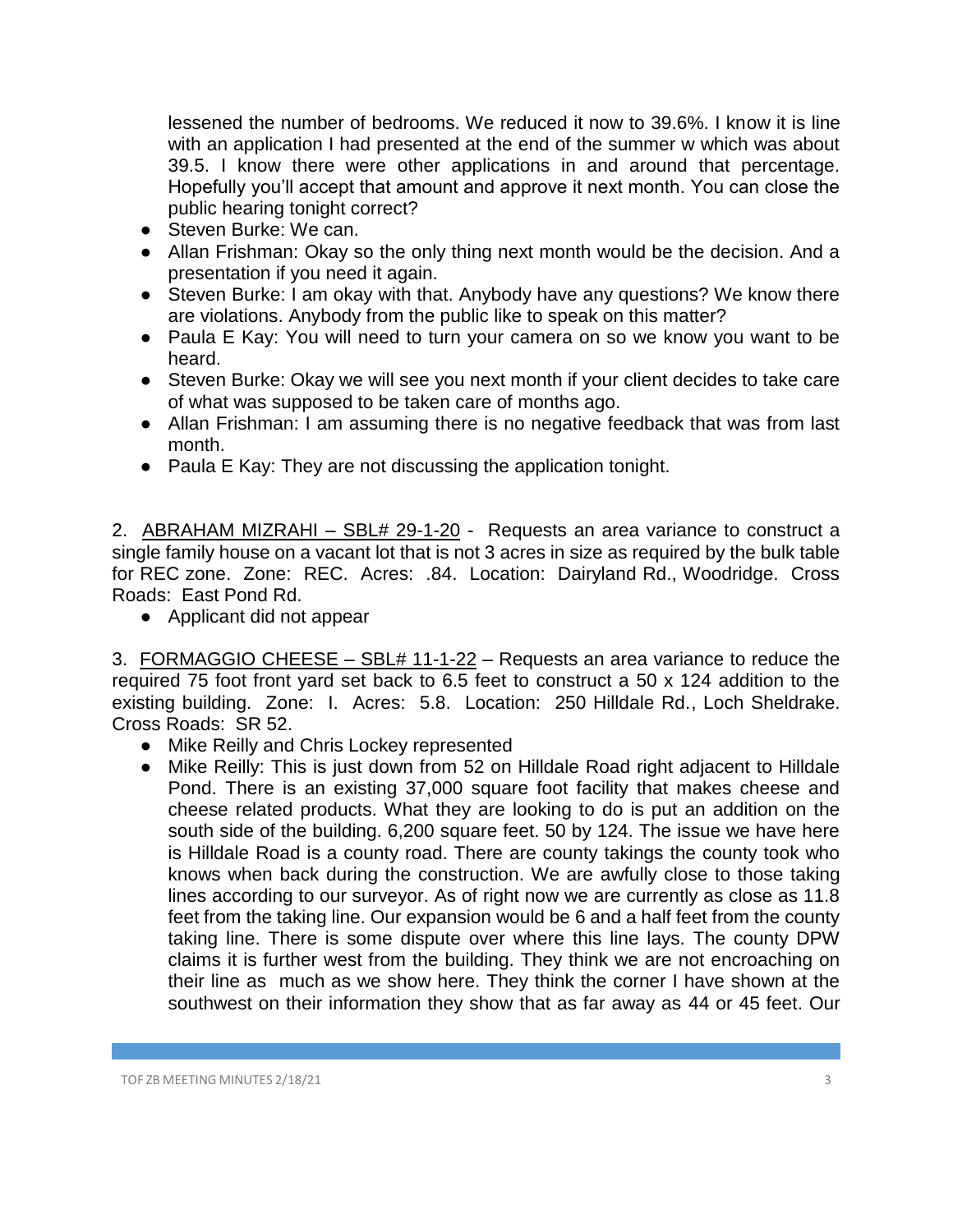surveyor is adamant he is correct. He claims that if he floats the county right of way then the building across the road is in the county right of way. He has a good point there. I tend to agree with him. What we would need in order to proceed is a variance for relief from the front setback. The required front setback is 75 feet in this zone. It is in the industrial zone. We are already at 11.8 feet in one spot and we are asking for 6 and a half for this extension.

- Paula E Kay: I think no matter what the Board does tonight I think your surveyor needs to have a discussion with Dermitt Doud.
- Mike Reilly: I don't know if they've discussed it. Our surveyor is Robert Lansberry of Liberty. He looked at all of this and he sent a letter indicating his position to Dermitt Doud.
- Paula E Kay: I don't know if you saw the 239 from today.
- Mike Reilly: No
- Paula E Kay: Dermitt reiterated and he is saying that they worked up another plotting which shows all the survey references and your surveyor should review this and contact them.
- Mike Reilly: Okay.
- Paula E Kay: It is not going to affect you tonight because the Board is going to go by the numbers in your application. It won't affect you tonight but I want to make sure the two of them hash it out.
- Mike Reilly: For the Planning Board we need to get it worked out. What our guy is saying it is worse than what the county is saying.
- Paula E Kay: Exactly. The Board has to work with your numbers. If it is better that is fine.
- Steven Burke: It sounds worst than it really is. I have been to the site. I had to question the 6 and a half. I knew from standing where I was standing it wasn't what it said in the paperwork. Any questions?
- Ellyane Hutchinson: The road is not going to be on the street side right?
- Mike Reilly: We are going around the building with the access road yes
- Ellyane Hutchinson: Does it go into that access road? On this it is unclear. In other words is your access road wide enough?
- Mike Reilly: We would have to widen it enough to get around the new building. The traffic pattern will still be the same.
- Steven Burke: You could probably still fit a tractor trailer from what I saw.
- Mike Reilly: Yes we think so.
- Mike Bensimone: Do you know what Formaggio is planning to do with that additional 6,200 feet? A new product line?
- Mike Reilly: Chris can probably speak to that. I know they've grown by heaps and bounds. Chris do you want to speak to that?
- Chris Lockey: It is for an expanded product line. The product has been getting bigger and bigger every year. We don't have any room to produce it now.
- Mike Bensimone: With this expansion do you expect to hire new people?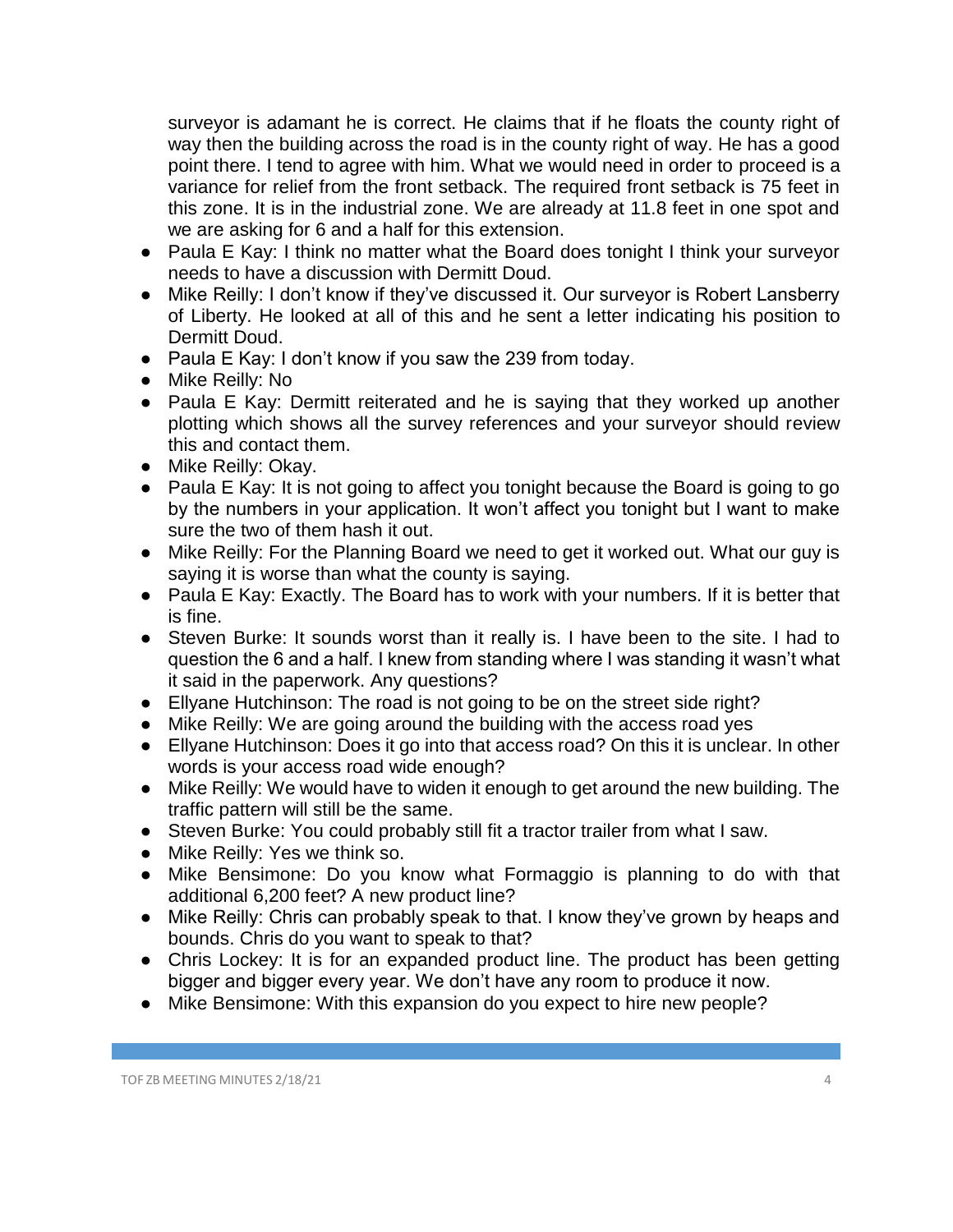- Chris Lockey: Yes we do.
- Mike Bensimone: I pretty much made my decision but this helps solidify my position.
- Steven Burke: Any other questions for the applicant? Okay. I was out there and met with Chris. I don't have any problem with it. I am glad I went because from reading it until I went there. Then I realized the writing is worse than the visual. It is not as big as variance as I originally thought. I am glad the county straightened that out too. If nobody has any other questions we will open it to the public. Okay. Anybody from the public like to speak on this matter? No? Okay. So we will close the public portion. Any violations?
- George Sarvis: No violations.
- Steven Burke: Any Board comments?
- Thomas Little: I think the question Mike asked was the question for me. Expansion of operations, things are getting bigger. You're bringing more talent on. I think that is a great thing.
- Steven Burke: Anybody else? Nope. So we will go down the criteria for this expansion to go for an addition of 50 by 124. I am not even sure if the paperwork if the 6 and a half is correct. Is that right Paula?
- Paula E Kay: Yes. We are going to use the 6 and a half because that is what is in their application. If it turns out it is a lesser variance that is fine. They will work that out before they get to the Planning Board because then their plans will have to be exact.
- Steven Burke: I believe it is lesser. Let's see the first question. Whether the benefits can be achieved by other means feasible to the applicant.
- 3 Board members vote yes, 2 vote no.
- Steven Burke: Undesirable change in neighborhood character or nearby properties?
- All Board members vote no.
- Steven Burke: Whether the request is substantial?
- 4 Board members vote yes, 1 votes no.
- Steven Burke: Whether the request will have adverse physical or environmental effects?
- All Board members vote no.
- Steven Burke: Whether the alleged difficulty is self-created?
- All Board members vote yes.
- Steven Burke: Lead agency?
	- MOTION:
	- Mike Bensimone motions for lead agency. Neil Sapolsky seconds. All in favor.
	- MOTION:
	- Mike Bensimone motions for negative dec. Steve Altman seconds. All in favor.